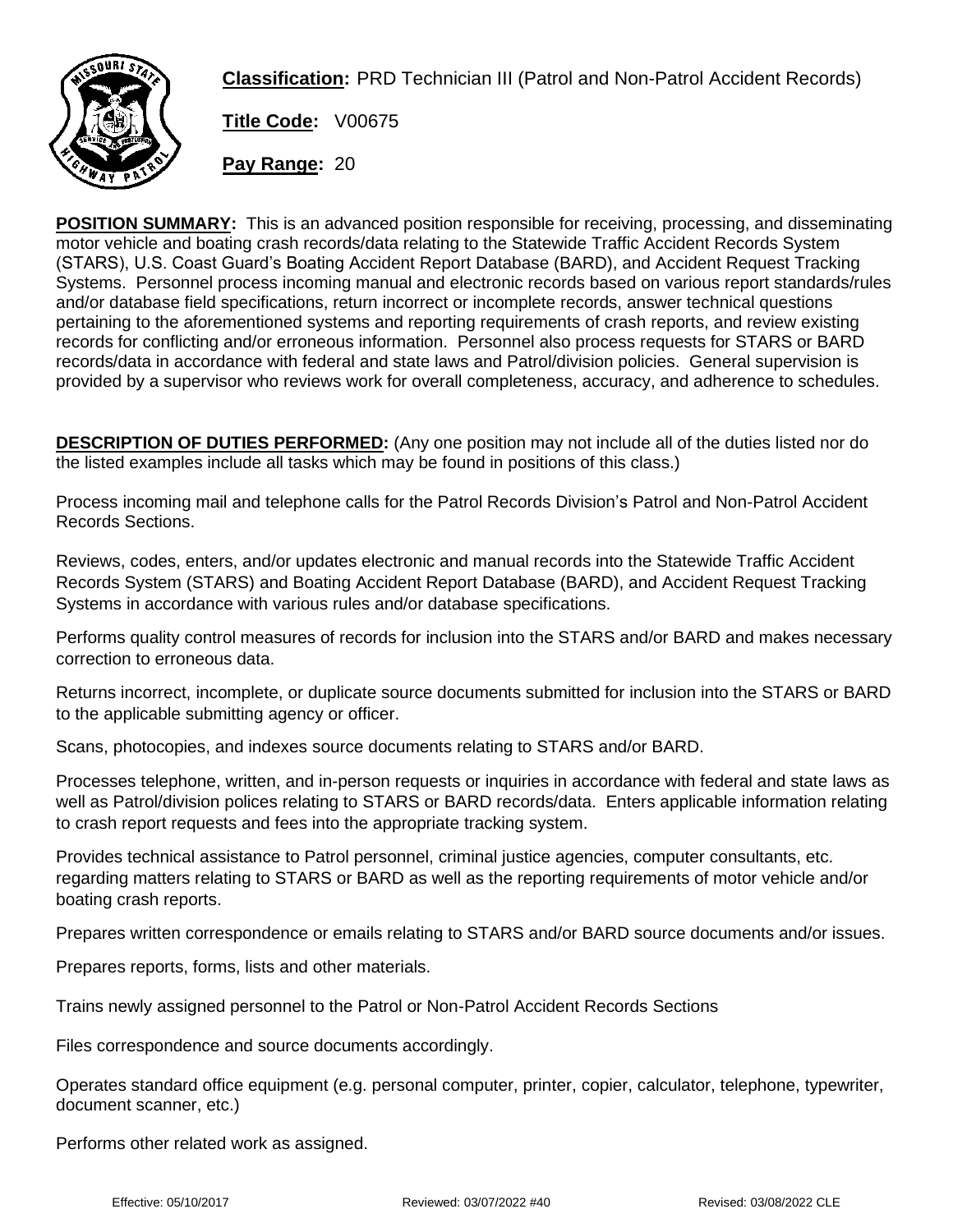**REQUIRED KNOWLEDGE, SKILLS, AND ABILITIES:** Thorough knowledge of record entry, codes, and quality control policies, standards, processes and procedures, and database field specifications relating to STARS and/or BARD.

Thorough knowledge of the publications *Manual on Classification of Motor Vehicle Accidents, ANSI-D.16., Missouri Uniform Crash Report Preparation Manual, and Boating/Drowning Accident Investigation Report Preparation Manual.*

Thorough knowledge of the Missouri Sunshine Law as well as state and federal laws and Patrol/division policies relating to the reporting and dissemination of crash reports/data.

Thorough knowledge of Patrol policies and procedures relating motor vehicle and boating crash reporting.

Thorough knowledge of state laws relating to the reporting of records to the STARS.

Thorough knowledge of computer systems as well as the workflow of documents/data in relation to the STARS and/or BARD.

Thorough knowledge of the Missouri Uniform Law Enforcement System (MULES) and Department of Revenue vehicle and driver record systems as it applies to the Patrol and Non-Patrol Accident Records Sections.

Thorough knowledge of the basic rules of grammar and arithmetic.

Thorough knowledge of various forms of computer software (Excel, Outlook, Lotus, Word, etc.).

Ability to sit in front of a computer terminal and perform work related tasks for extended periods of time.

Ability to alphabetize, transport, file, and purge records/documents.

Ability to work independently as well as follow oral and written instruction.

Ability to exercise judgment and discretion and make decisions in accordance with laws, policies and regulations.

Ability to proofread and edit computer entries.

Ability to multi-task and prioritize assignments.

Ability to establish and maintain records and files (both electronic and hardcopy).

Ability to work under pressure.

Ability to operate basic office equipment as detailed in the description of duties.

Ability to handle restricted and confidential information in a professional manner and maintain the information as such.

Ability to compile and interpret statistical information.

Ability to demonstrate work techniques in the training of other employees.

Ability to communicate in English clearly and concisely, both orally and in writing.

Ability to establish and maintain harmonious working relations with others.